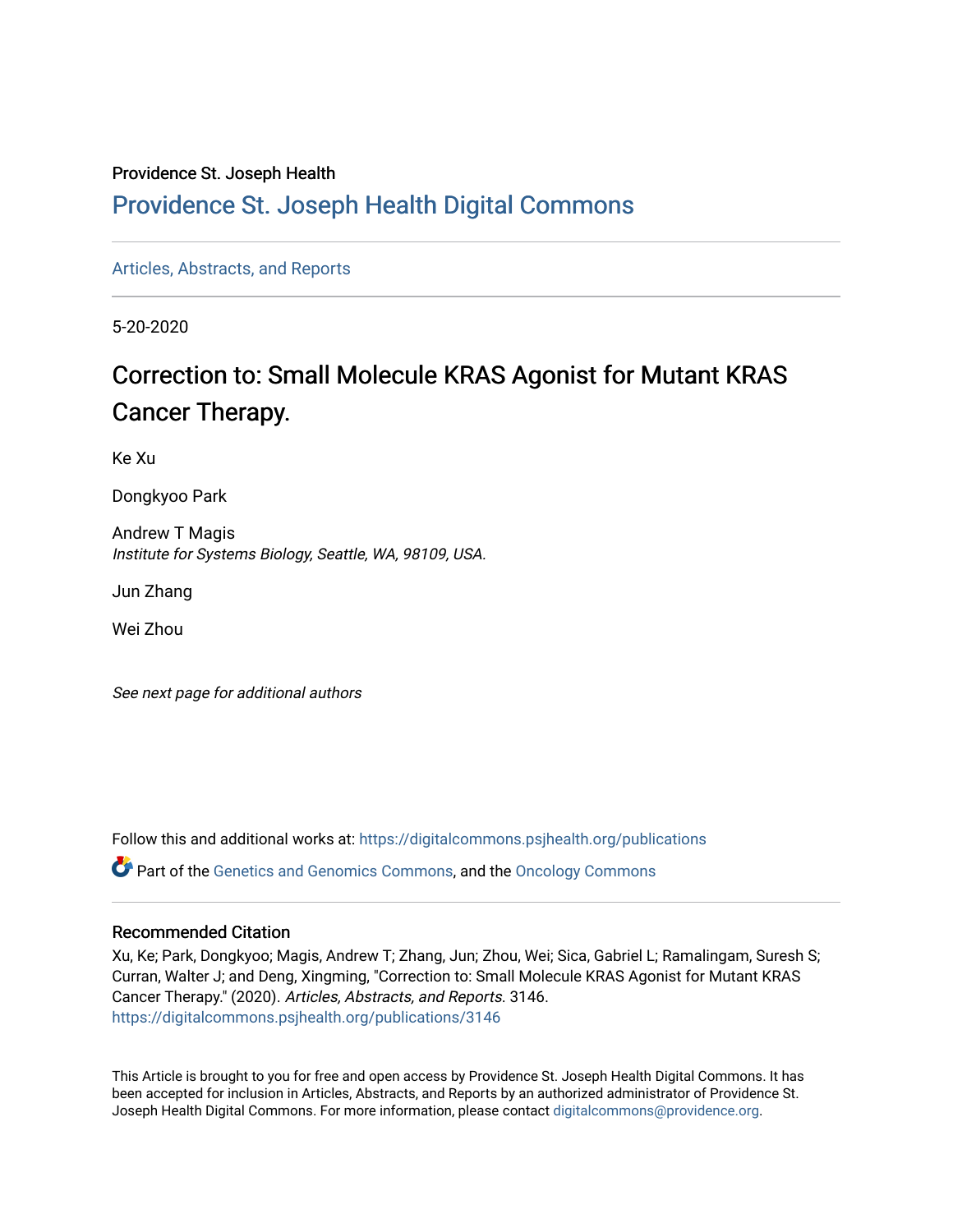# Authors

Ke Xu, Dongkyoo Park, Andrew T Magis, Jun Zhang, Wei Zhou, Gabriel L Sica, Suresh S Ramalingam, Walter J Curran, and Xingming Deng